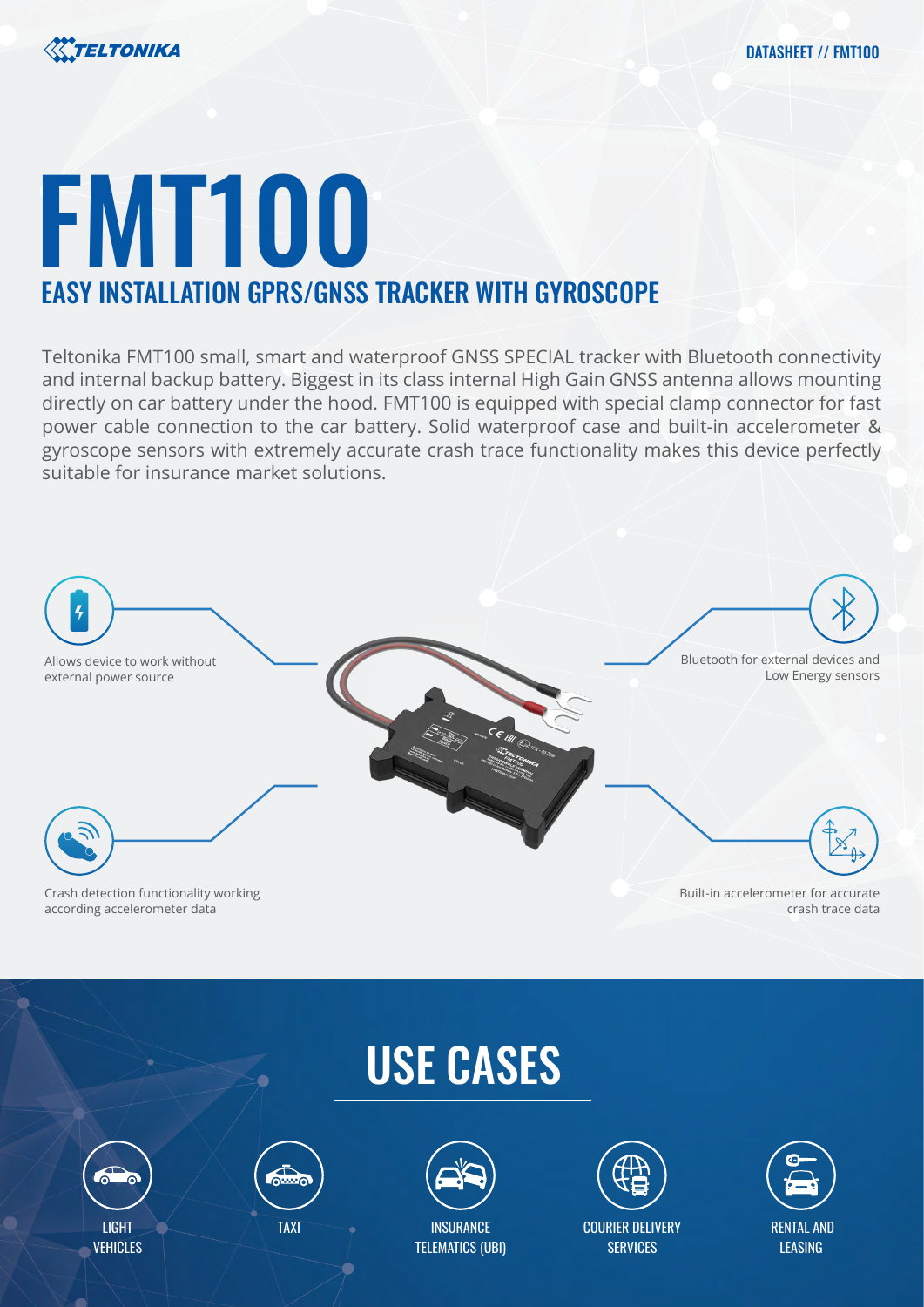

# DATASHEET // FMT100





#### **Module**

| Name                          | Teltonika TM2500                                                                                                  |
|-------------------------------|-------------------------------------------------------------------------------------------------------------------|
| Technology                    | GSM/GPRS/GNSS/BLUETOOTH                                                                                           |
| <b>GNSS</b>                   |                                                                                                                   |
| GNSS                          | GPS, GLONASS, GALILEO, BEIDOU, SBAS, QZSS, DGPS, AGPS                                                             |
| Receiver                      | 33 channel                                                                                                        |
| Tracking sensitivity          | $-165$ dBM                                                                                                        |
| Accuracy                      | $<$ 3 m                                                                                                           |
| Hot start                     | < 1 s                                                                                                             |
| Warm start                    | < 25s                                                                                                             |
| Cold start                    | < 35s                                                                                                             |
| <b>Cellular</b>               |                                                                                                                   |
| Technology                    | GSM                                                                                                               |
| 2G bands                      | Quad-band 850/900/1800/1900 MHz                                                                                   |
| Data transfer                 | GPRS Multi-Slot Class 12 (up to 240 kbps), GPRS Mobile Station Class B                                            |
| Data support                  | SMS (text/data)                                                                                                   |
| <b>Power</b>                  |                                                                                                                   |
| Input voltage range           | 10 - 30 V DC with overvoltage protection                                                                          |
| Back-up battery               | 170 mAh Li-Ion battery 3.7 V (0.63 Wh)                                                                            |
| <b>Bluetooth</b>              |                                                                                                                   |
| Specification                 | $4.0 + LE$                                                                                                        |
| Supported peripherals         | Temperature and Humidity sensor, Headset, OBDII dongle, Inateck Barcode Scanner, Universal BLE sensors<br>support |
| <b>Physical specification</b> |                                                                                                                   |
| Dimensions                    | 92.5 x 57.6 x 14 mm (L x W x H)                                                                                   |
| Weight                        | 63 <sub>g</sub>                                                                                                   |